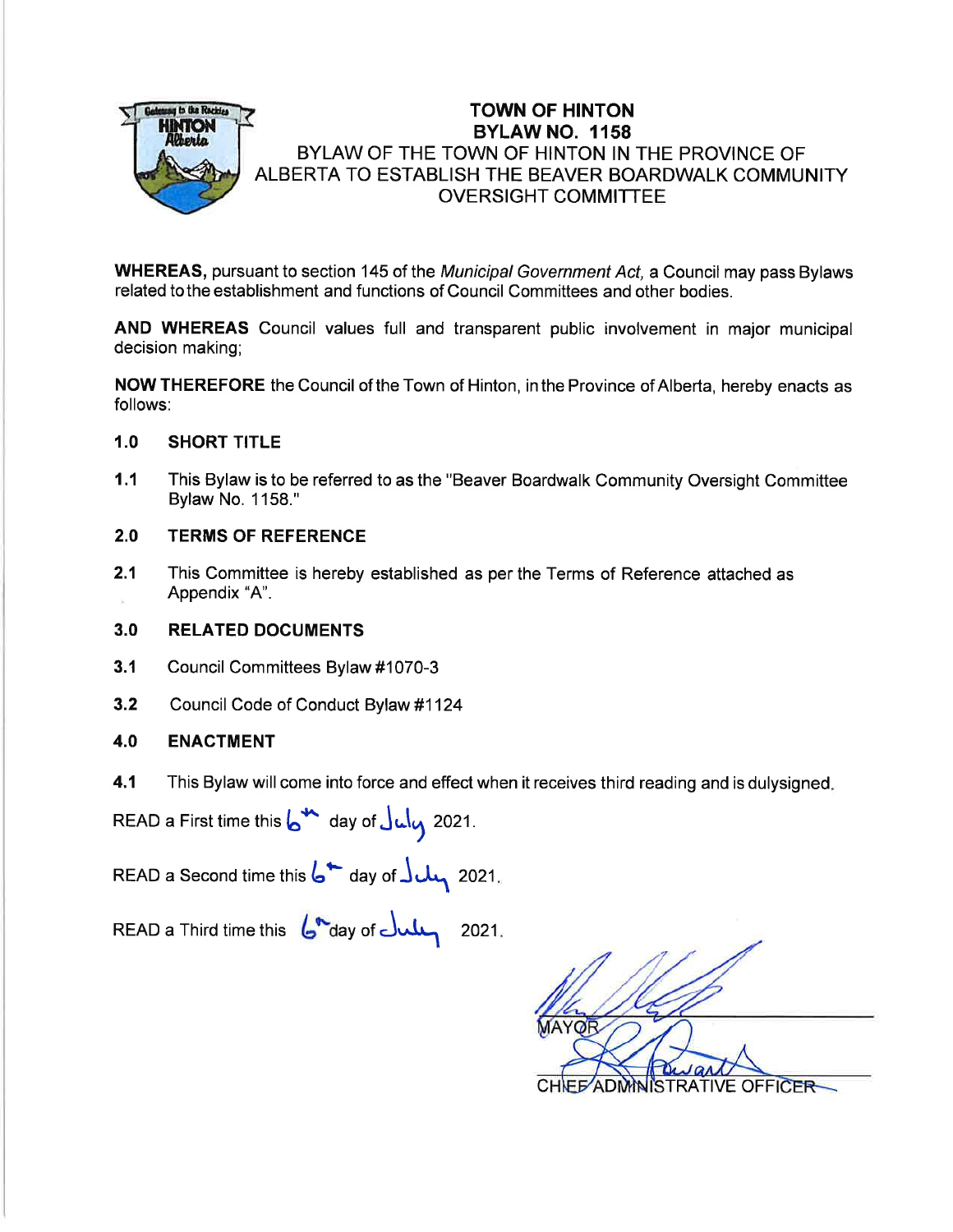# APPENDIX "A'' BEAVER BOARDWALK COMMUNITY OVERSIGHT COMMITTEE TERMS OF REFERENCE

### {.0 PURPOSE

- 1.1 The Beaver Boardwalk Community Oversight Committee (BBOC) is established to enhance communication between Administration and the community, considering the varying needs and perspectives of Hinton residents, with the purpose of ensuring that the Beaver Boardwalk Vision is maintained, transcending Council and Administrative staffing changes.
- 1.2 The BBOC will uphold the Beaver Boardwalk Vision Statement as follows: "The Beaver Boardwalk is a beloved community asset that balances a fiscally responsible, safe, outdoor recreational and educational experience with minimal impact to the natural environment".

### 2.0 OBJECTIVES

- 2.1 To ensure Boardwalk safety, sustainability, and to foster environmental stewardship of the valuable wetland area, Town Council, Administration, and the BBOC will work collectively to ensure that input from all demographics is meaningfully represented when planning for future programming, maintenance, and capital projects related to the Boardwalk.
- 2.2 Town Council will refer relevant items to BBOC for comment before deciding.

### 2.3 BBOC annual deliverables include:

- 2.3.1 Receive one presentation from Administration regarding annual operational maintenance plans in February of each year in advance of the commencement of spring/summer maintenance activities,
- 2.3.2 Work collaboratively with Administration to create and review a S-year capital plan for the Boardwalk that upholds the recommendations set forth by the Beaver Boardwalk Committee and endorsed by Council,
- 2.3.3 Assist Administration in conducting engagement activities related to the S-year capital plan for the Boardwalk,
- 2.3.4 Receive one presentation regarding proposed capital projects for the area in advance of Administrative capital budget preparations annually,
- 2.3.5 Collaborate with Administration regarding the design and implementation or construction methods applied to achieve any approved capital projects,
- 2.3.6 Assist Administration in conducting engagement activities related to proposed programming, construction methods, and design features of proposed projects; and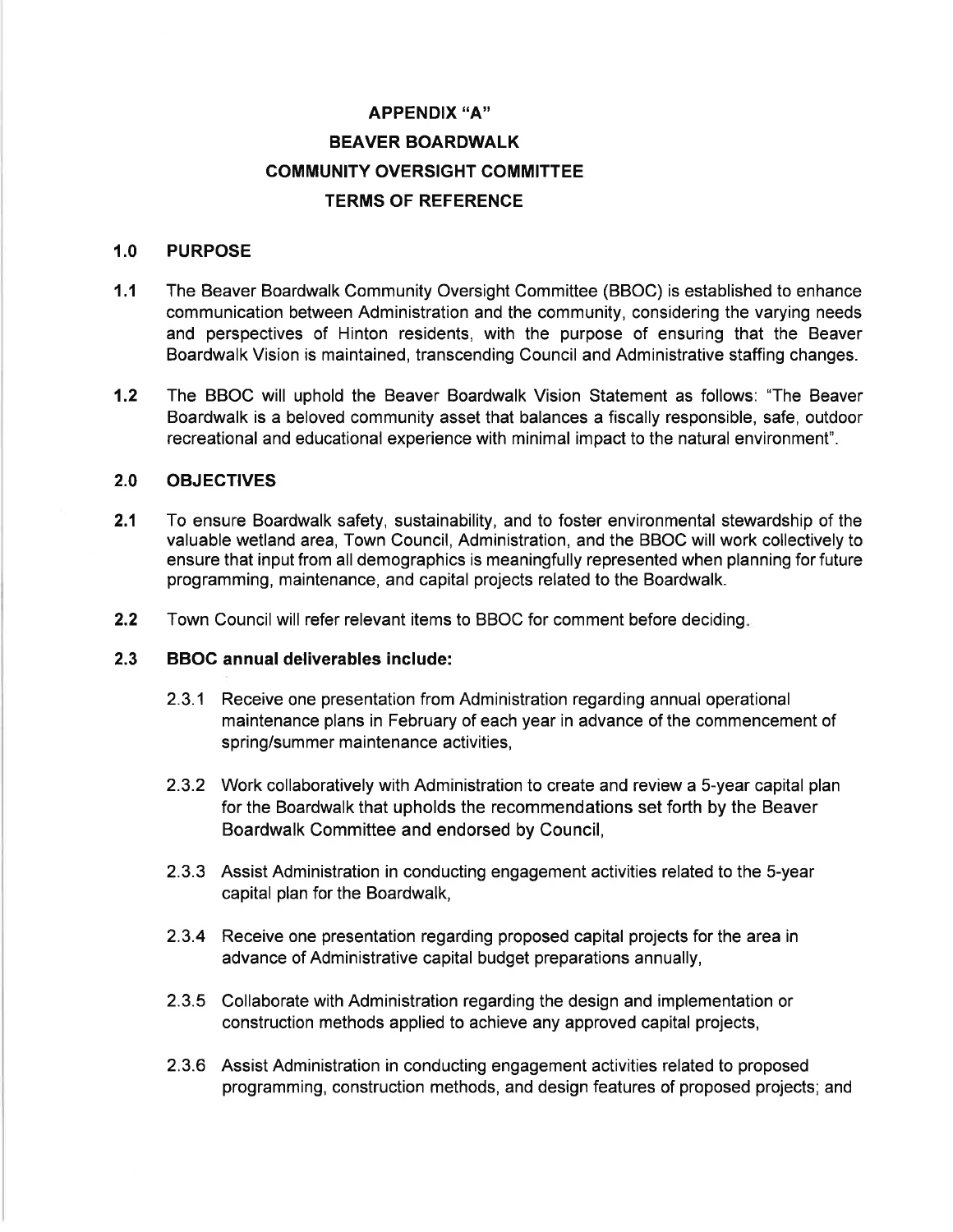2.3.7 Using community connections, assist in researching and acquiring grant funds to support maintenance or capital works related to the Boardwalk.

#### 3.0 **COMPOSITION**

#### 3.1 The Committee will include:

- 3.1 .1 One Town of Hinton Council representative and one alternate,
- 3.1.2 The Arena Parks Supervisor,
- 3.1.3 One Administrative Town of Hinton Support Staff; and
- 3.1.4 Nine community members representing the following stakeholder groups
	- Maxwell Lake Area Resident (two members) See Appendix B a)
	- Town of Hinton Resident at large (two member) See Appendix B b)
	- Educational Representative (one member) c)
	- Recreation and Tourism Representative (one member) d)
	- Environment Representative (one member) e)
	- Youth Representative (one member) f)
	- lndigenous Representative (one member) g)
- 3.2 If one or more of the above representative roles is not filled, the BBOC may continue to conduct its business and will seek to fill the position via Council appointment as soon as possible.
- 3.3 Each BBOC Member must be appointed for a two-year term.

## 4.0 APPLICATION PROCESS

- 4.1 Applicants may apply for multiple representative or resident roles.
- 4.2 Applicants may only hold one representative or resident role.
- **4.3** Applicants must complete the Boards and Committees Application Form and indicate which representative role(s) they wish to fill.
- 4.4 Applicants must indicate on the Boards and Committees Application Form how they conform to the representative position(s) for which they are applying.
- 4.5 Town Council will appoint the seven public Members of BBOC on a bi-annual basis or as required.

## 5.0 ROLES & RESPONSIBILITIES

- BBOC Members are expected to: 5.1
	- 5.1 .1 Elect a Chair and Minute Recorder;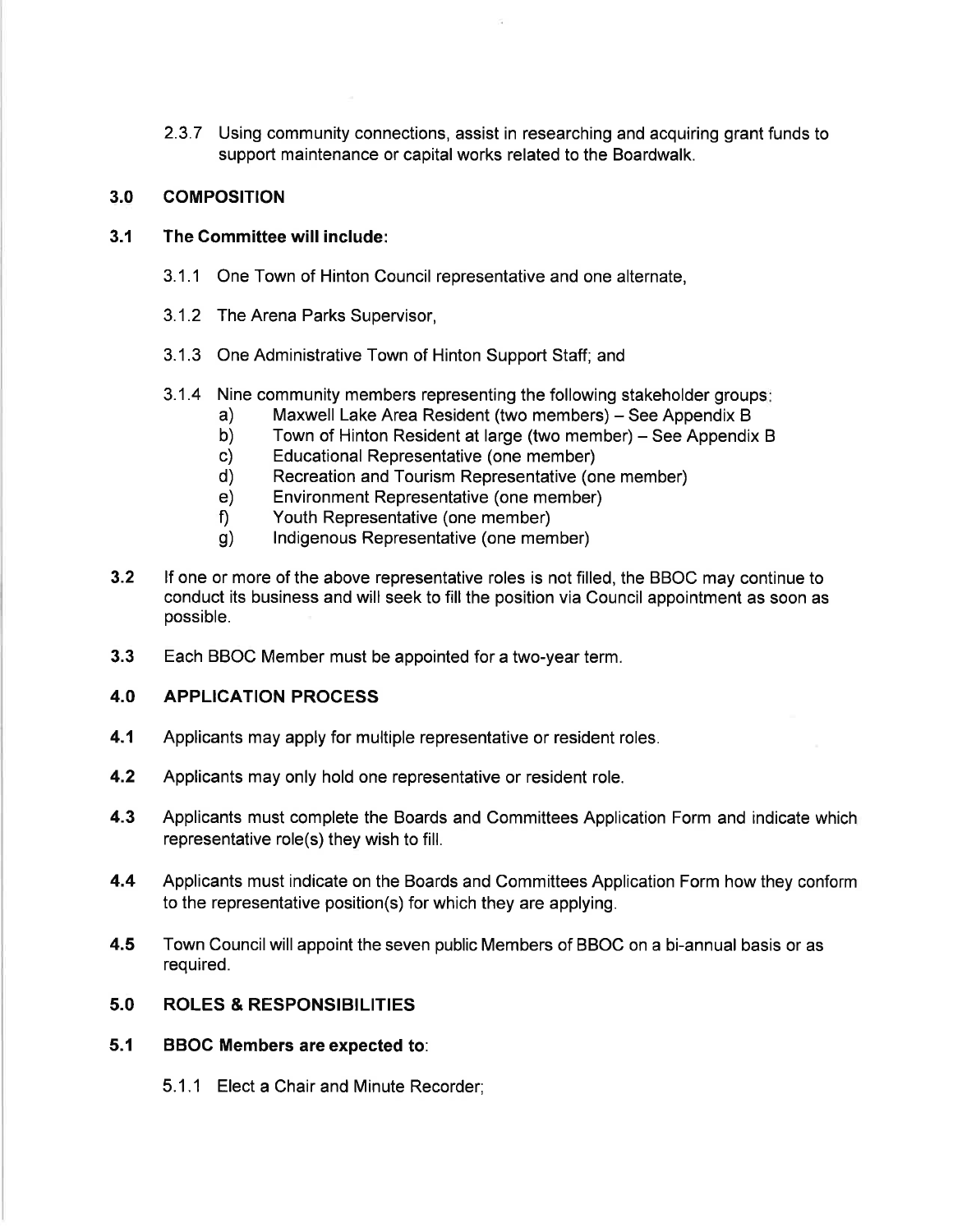- 5.1.2 Act as an ambassador for Hinton'
- 5.1.3 Participate in ad-hoc special projects;
- 5.1 .4 Meet outside of the BBOC meetings to advise on or participate inprojects or attend Hinton Town Council meetings;
- 5.1.5 Act as a liaison with between community and municipal authorities;
- 5.1.6 Promote community engagement activities related to the Boardwalk and;
- 5.1.7 Conduct themselves in accordance with the Council Procedure Bylaw.

### 5.2 Town Gouncil representatives are expected to:

- 5.2.1 Attend BBOC meetings, and ensure an alternate Council Member attends when the Council representative is not able to do so;
- 5.2.2 Encourage decisions of BBOC that are consistent with the Town's goals;and
- 5.2.3 Report actions of BBOC to Town Council.

#### 5.3 Town Administration is expected to:

- 5.3.1 Manage and facilitate the application process for BBOC membership,
- 5.3.2 Provide administrative support to BBOC; and
- 5.3.3 Provide information as prescribed in Section 2.3.

#### MEETINGS 6.0

- BBOC is expected to hold quarterly meetings, however, additional meetings are allowable based on Committee workload. 6:1
- Frequency and dates of meetings can be determined on an ongoing basis as required. 6.2
- BBOC Members will make every reasonable effort to attend all meetings. 6.3
	- 6.3.1 lf a Member must be absent from a meeting, it is the responsibility of the Member to notify Town Administration and the Chair of their absence.
- Meetings will be held at the Government Centre unless otherwise scheduled. 6.4
- Meetings will be no longer than two hours (excluding any meetings and gatheringsarranged outside of the regular meeting schedule). 6.5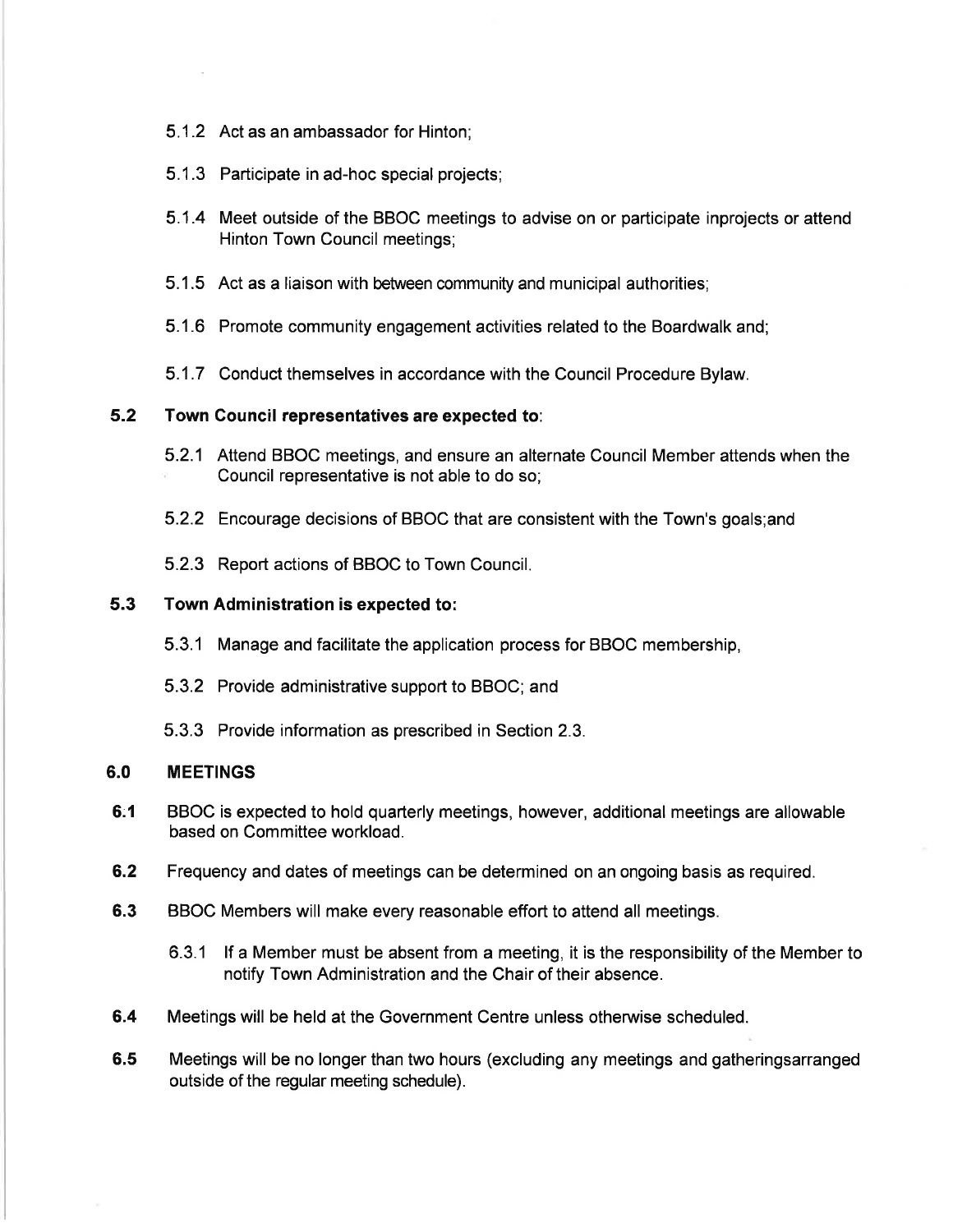#### 7.0 **BUDGET**

- 7.1 No budget amount will be allocated to this Committee.
- 7.2 All costs associated with BBOC deliverables will be allocated to the appropriate Department, Service Branch, or Service Area as approved by Administration.

#### 8.0 DEFINITIONS

- 8.1 See Policy #1106 Town Policies, Procedures, and Directives Policy for a list of defined terms.
- 8.2 In addition to the terms defined in Policy #1106 Town Policies, Procedures, and Directives Policy, Section 8.3 - 8.10 below add further definitions for this Committee's Terms of Reference.
- Boardwalk: Natural and built environment within the Maxwell Lake area as outlined in Appendix C. 8.3
- 8.4 Education Representative: A Town of Hinton resident who holds one or more of the following qualities, characteristics, or qualifications:
	- 8.4.1 Teacher or Teacher's Aide;
	- 8.4.2 Mental Health Professional;
	- 8.4.3 Medical Health Professional;
	- 8.4.4 Early Childhood Educator; and/or
	- 8.4.5 Library Board Member
	- 8.4.6 Historical Society Member/Participant.
- 8.5 Environment Representative: A Town of Hinton resident who holds one or more of the following qualities, characteristics, or qualifications:
	- 8.5.1 Environmental Professional (example: biologist, hydrologist, forestry.
- 8.6 Maxwell Lake Area Resident: A Town of Hinton resident who resides on one of the following Maxwell Lake neighborhood streets (see map in Appendix B):
	- 8.6.1 Upper Collinge Road (from Mountain Street to Rispler);
	- 8.6.2 Reimer Drive;
	- 8.6.3 Carriage Lane;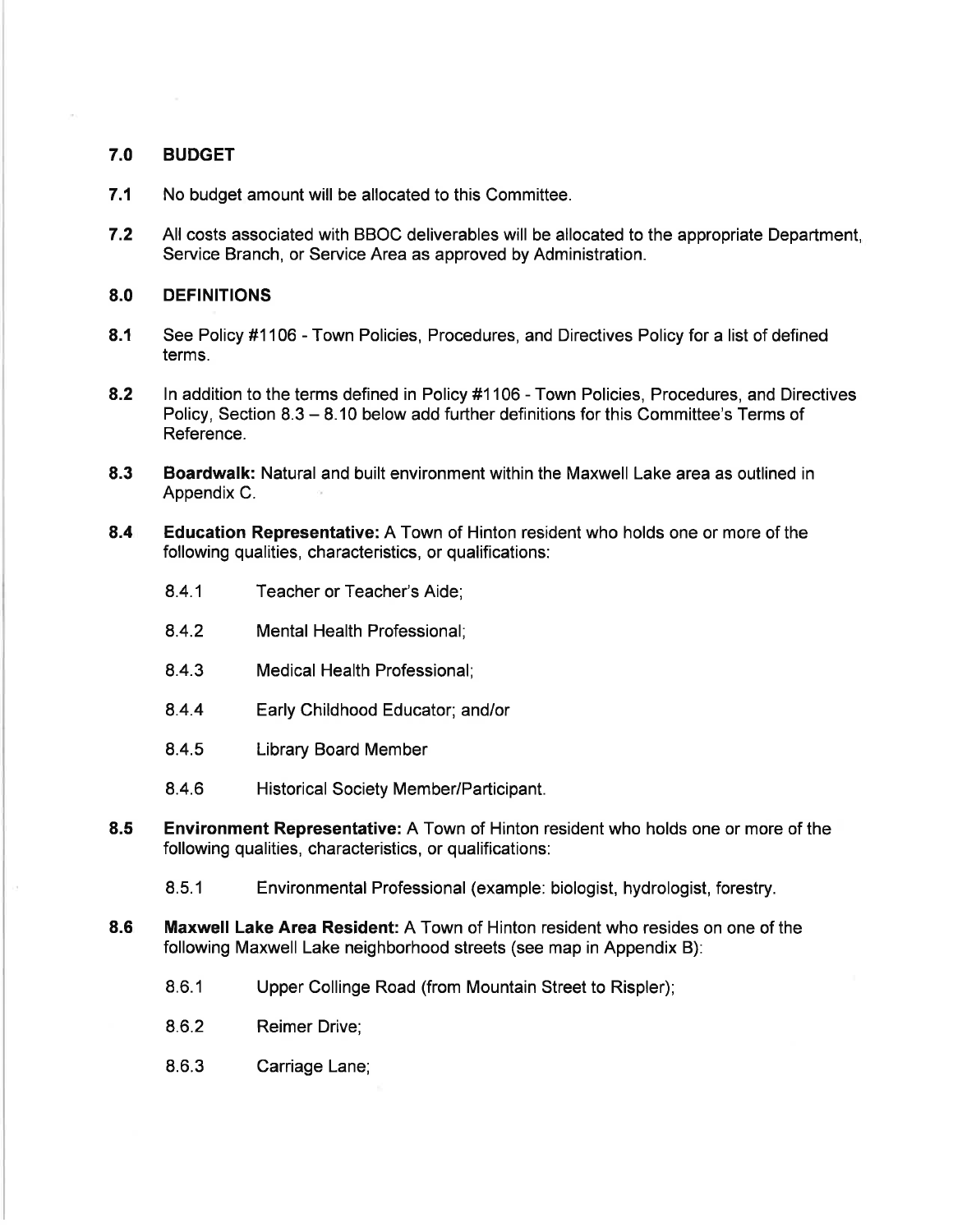- 8.6.4 Sutherland Avenue (to Rispler Way);
- 8.6.5 Mountain Street (from upper Reimer to lower Collinge); and
- 8.6.6 Seabolt Crescent
- 8.6.7 Seabolt Drive
- 8.7 Recreation & Tourism Representative: A Town of Hinton resident who holds one or more of the following qualities, characteristics, or qualifications:
	- 8.7.1 HMBA Member/Participant;
	- 8.7.2 Fitness lnstructor or Trainer;
	- 8.7.3 Owner or Operator of a tourism-based business; and/or
	- 8.7.4 Member of the Hinton Chamber of Commerce.
- Town of Hinton Resident at Large: A Town of Hinton resident who resides in any other location in Hinton that is not prescribed in Section 8.6. 8.8
- Youth Representative: A Town of Hinton resident who is under 18 years of age at the time of their application to the BBOC. 8.9
- 8.10 Indigenous Representative: A Town of Hinton or Yellowhead County resident who identifies as lndigenous or Metis.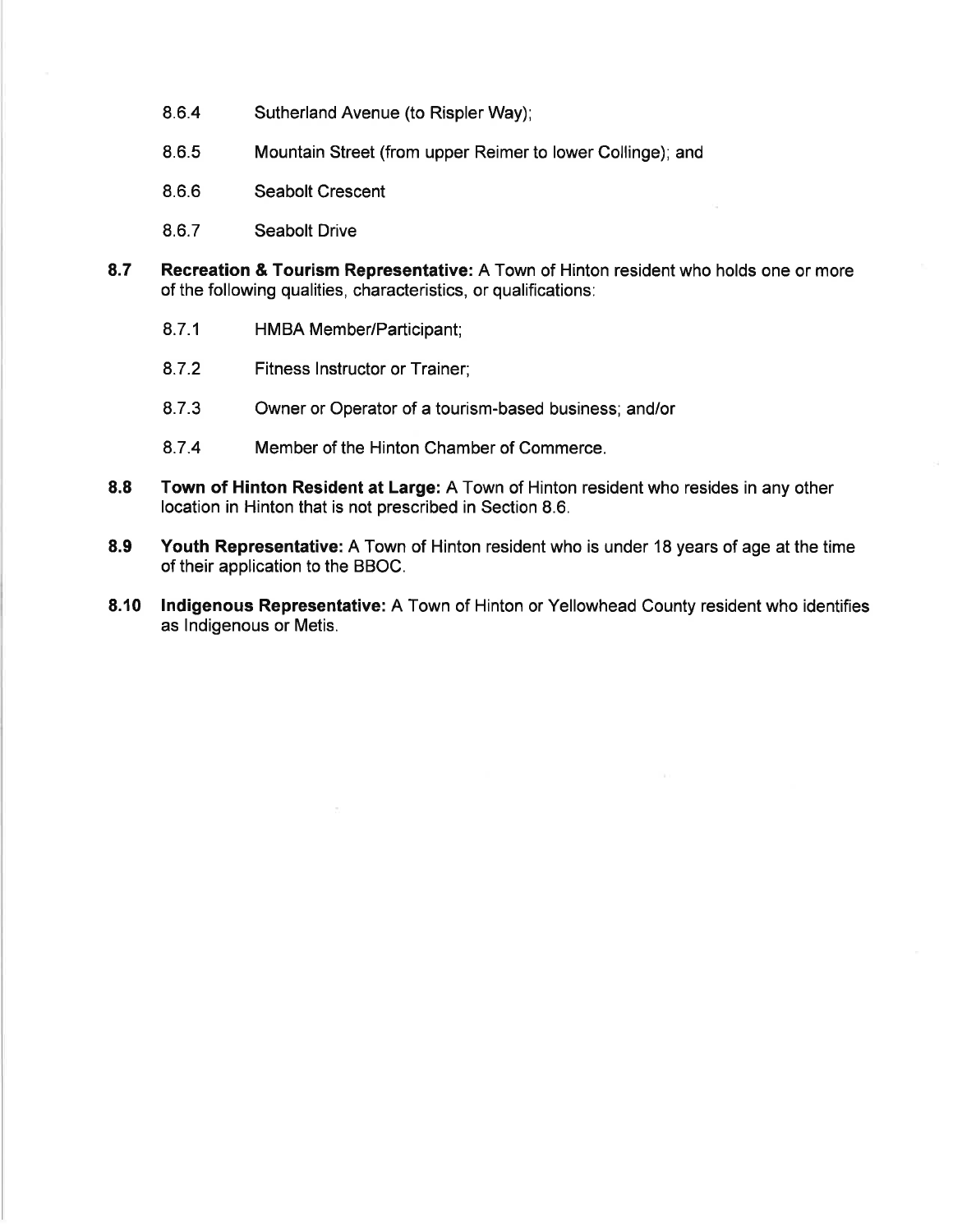# APPENDIX "B'' BEAVER BOARDWALK COMMUNITY OVERSIGHT COMMITTEE TERMS OF REFERENCE

This map provides further clarity to Section 3.1.4(a) and Section 8.6 of the BBOC Terms of Reference.